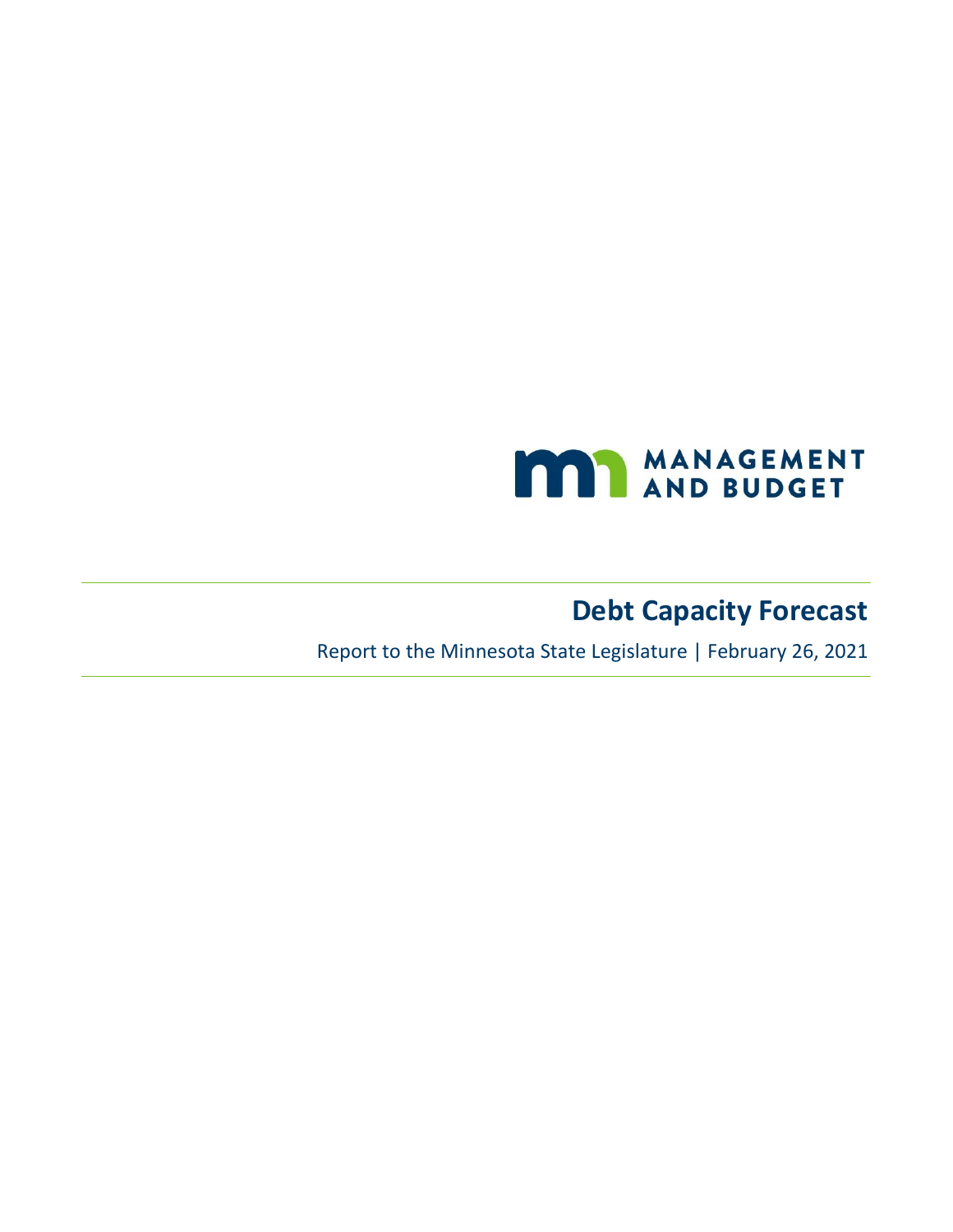

## **Office Memorandum**

**Date:** February 26, 2021

**To:** Legislative Reference Library

**From:** Jim Schowalter, Commissioner

**Subject:** Report to the Legislature - Debt Capacity Forecast

Minnesota Statutes, Section 16A.105 requires the Commissioner of Management and Budget to prepare a debt capacity forecast to be delivered to the governor and legislature in February and November of each year.

Attached is the February 2021 debt capacity forecast. The state remains in compliance with its Capital Investment Guidelines with nearly \$7.8 billion in outstanding debt.

Attachment

cc: Senator Paul Gazelka Senator Susan Kent Senator Julie Rosen Senator Thomas Bakk Representative Melissa Hortman Representative Kurt Daudt Representative Rena Moran Representative Fue Lee

658 Cedar Street 400 Centennial Office Building Saint Paul, Minnesota 55155 TTY: 1-800-627-3529

An Equal Opportunity Employer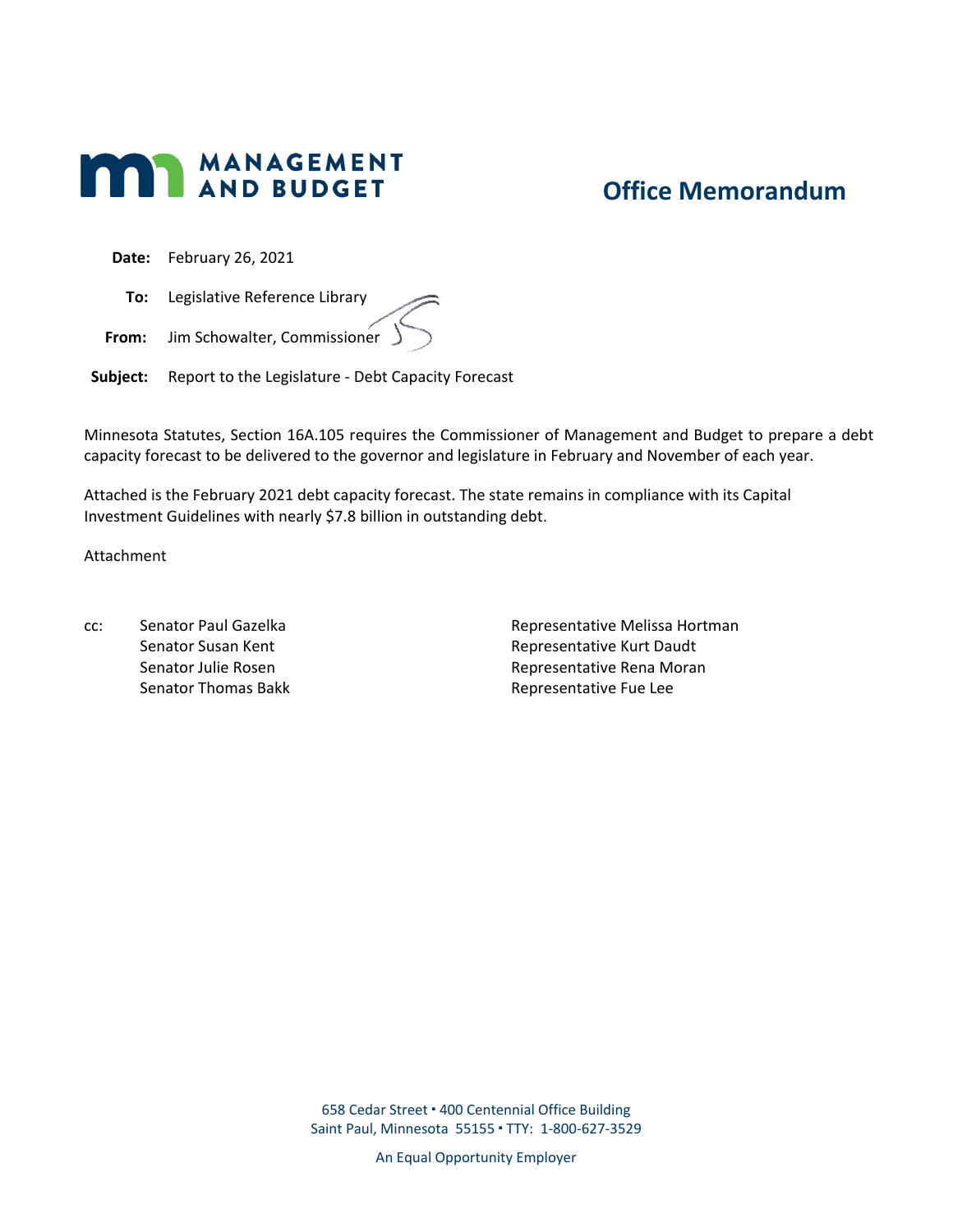# Minnesota Management and Budget **Debt Capacity Forecast** | **February 2021**

### **Introduction**

Minnesota Statutes, Section 16A.105 requires the Commissioner of Management and Budget ("MMB") to prepare a debt capacity forecast to be delivered to the governor and legislature in February and November of each year.

## **Statement of Indebtedness**

The statement of indebtedness describes the amount of debt we are currently obligated to repay. As of February 26, 2021, the state of Minnesota has outstanding principal totaling \$7,799,655,000, which includes \$6,263,485,000 in outstanding principal for general obligation bonds (both various purpose and trunk highway bonds) and \$1,536,170,000 in outstanding principal for other tax-supported obligations. Please see the attached Exhibit 1 for more detail about these obligations.

The state has no general obligation short-term notes outstanding.

### **Debt Service Costs**

The details of the actual and forecasted debt service costs for all of the state's tax-supported debt are provided in the following table. For the purpose of this forecast, the assumption for future capital budgets for various purpose general obligation bonds is \$880 million in the even-numbered years and \$240 million in the odd-numbered years. For trunk highway bonds, the forecast amounts for existing bond authorizations have been prepared based upon information provided by the Department of Transportation and do not assume any additional bond authorizations. The column entitled "Other Tax-Supported Bonds" reflects the actual debt service obligations in each fiscal year for the nongeneral obligation debt identified in Exhibit 1; it does not reflect the total amount appropriated in each fiscal year for such obligations. The estimate for interest rates used for future bond issues is derived from the IHS Markit ("IHS") data used to develop the February 2021 Budget and Economic Forecast.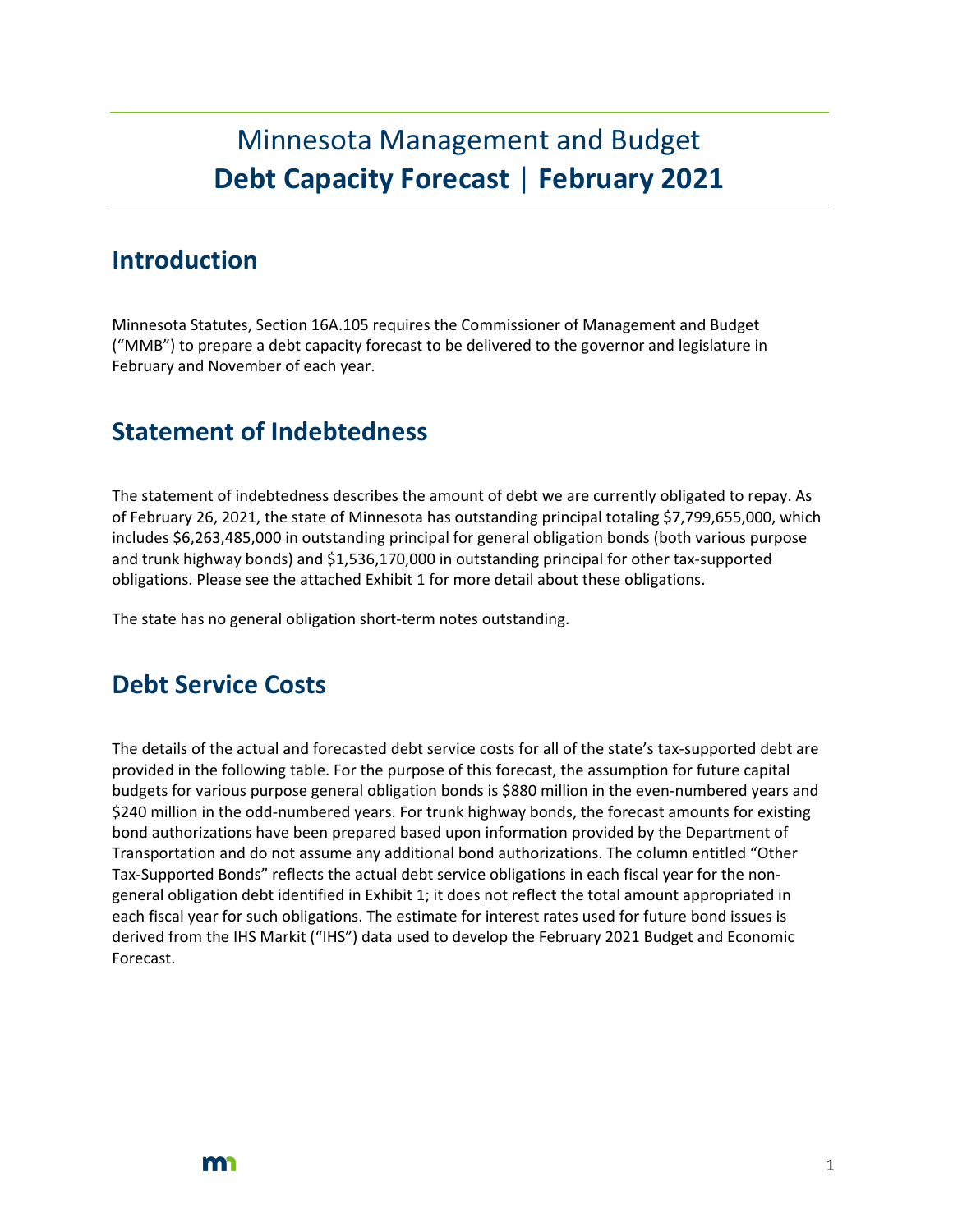### **Annual Debt Service Costs**

#### **(\$ in Thousands)**

|      |                    | <b>General Obligation Bonds</b> |                |                 |                  |              |
|------|--------------------|---------------------------------|----------------|-----------------|------------------|--------------|
|      |                    |                                 | <b>Trunk</b>   |                 | <b>Other Tax</b> |              |
|      |                    | <b>Various</b>                  | <b>Highway</b> |                 | <b>Supported</b> |              |
|      | <b>Fiscal Year</b> | <b>Purpose</b>                  | <b>Fund</b>    | <b>Subtotal</b> | <b>Bonds</b>     | <b>Total</b> |
| 2015 | actual             | \$623,060                       | \$154,593      | \$777,653       | \$147,149        | \$924,802    |
| 2016 | actual             | \$609,285                       | \$180,725      | \$790,010       | \$148,484        | \$938,494    |
| 2017 | actual             | \$529,215                       | \$193,539      | \$722,754       | \$150,838        | \$873,593    |
| 2018 | actual             | \$563,123                       | \$211,009      | \$774,133       | \$150,439        | \$924,572    |
| 2019 | actual             | \$549,785                       | \$214,903      | \$764,688       | \$150,675        | \$915,363    |
| 2020 | actual             | \$540,081                       | \$209,821      | \$749,902       | \$144,487        | \$894,389    |
| 2021 | forecast           | \$515,544                       | \$177,571      | \$693,115       | \$145,383        | \$838,498    |
| 2022 | forecast           | \$633,939                       | \$226,449      | \$860,387       | \$152,019        | \$1,012,406  |
| 2023 | forecast           | \$629,838                       | \$261,164      | \$891,002       | \$154,743        | \$1,045,745  |
| 2024 | forecast           | \$644,446                       | \$279,228      | \$923,674       | \$154,866        | \$1,078,540  |
| 2025 | forecast           | \$651,199                       | \$281,848      | \$933,047       | \$155,142        | \$1,088,189  |
| 2026 | forecast           | \$647,723                       | \$279,116      | \$926,839       | \$143,214        | \$1,070,053  |
| 2027 | forecast           | \$669,689                       | \$276,963      | \$946,651       | \$143,792        | \$1,090,444  |

*\*Totals may not add due to rounding.*

## **Debt Authorized and Unissued**

As of February 26, 2021, the state has authorized but not yet issued (sold) general obligation bonds for various purposes and trunk highway purposes totaling \$3,216,661,610. In addition to the general obligation bonds, the state has authorized appropriation bonds that have not been sold. The 2018, 2019 and 2020 Legislatures authorized the sale of \$240 million of state appropriation bonds by the Housing Finance Agency to finance a housing infrastructure bonding program, of which \$120.8 million remains unissued as of February 26, 2021. The 2015 and 2017 Legislatures authorized \$22.5 million of state appropriation bonds for the Lewis and Clark Regional Water System project, of which \$3.5 million remains unissued as of February 26, 2021. The 2020 Legislature authorized \$30.4 million of state appropriation bonds for state responses to releases, \$15 million of state appropriation bonds for public television equipment grants, and \$2 million of state appropriation bonds for state-owned electric vehicle charging infrastructure, which bonds remain unissued. The 2011 Legislature authorized \$10 million in state appropriation bonds to finance the pay-for-performance bond program, which bonds remain unissued. The total amount of authorized and unissued tax-supported obligations is \$3,431,231,610. All other currently authorized tax-supported obligations have been issued.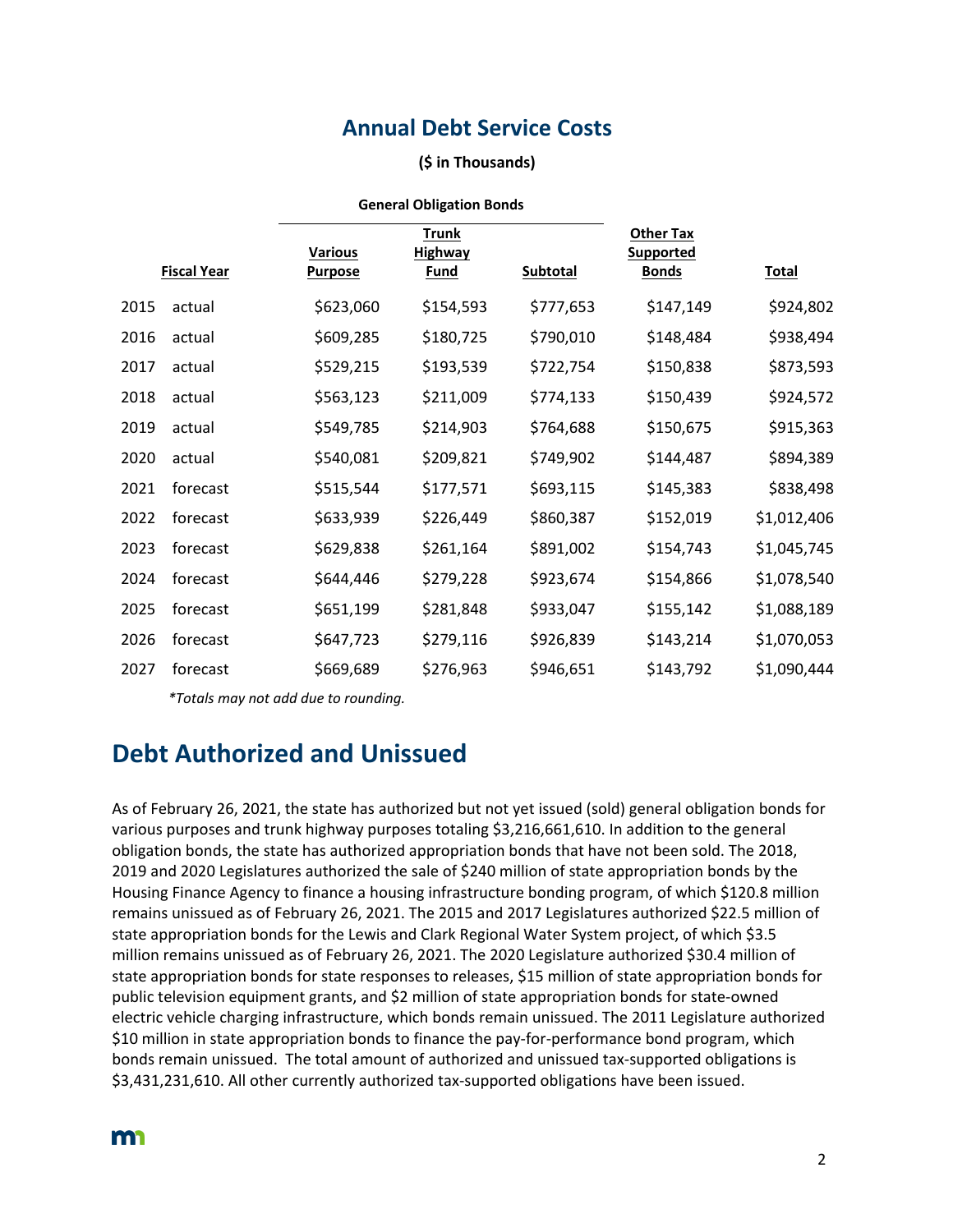## **Managing State Debt Capacity**

MMB adopted Capital Investment Guidelines in December 2009, to measure and track the debt of the state. Debt or capital investment guidelines are used to assist in decision making, communicate policy goals, provide recommendations for the structure of debt issues, and demonstrate a commitment to long-term capital and financial planning. MMB's guidelines are intended to:

- Be consistent with measures used by the credit rating agencies and foster direct comparisons with the debt burdens of other states
- Be comprehensive to ensure all kinds of tax-supported debt obligations are recognized
- Continue Minnesota's responsible financial management practices

Adherence to a debt management policy signals to rating agencies and the capital markets that a government is well managed and therefore is likely to meet its debt obligations in a timely manner. Minnesota's Capital Investment Guidelines are:

- 1. Total tax-supported principal outstanding is 3.25% or less of total state personal income.
- 2. Total amount of principal (both issued, and authorized but unissued) for state general obligations, state moral obligations, equipment capital leases, and real estate capital leases are not to exceed 6% of state personal income.
- 3. 40% of general obligation debt is due within five years and 70% within ten years, if consistent with the useful life of the financed assets and/or market conditions.

The first two guidelines help to determine our capacity for additional debt. Both guidelines compare the state's debt<sup>[1](#page-4-0)</sup> to the state's personal income. The first comparison is what the state owes, based on the amount of debt we have sold. The second comparison is what the state would owe if all the debt that has been authorized were sold. The third guideline helps determine how well we manage how quickly we pay off our general obligation debt.

### **Debt Capacity Guideline #1**

Guideline #1 compares the total amount of debt the state has sold and currently owes to the state's personal income. Each bonding bill authorizes MMB to sell bonds and use the proceeds for the projects identified in the bill. For any given bond authorization, we typically sell bonds over a period of years to make the funds available for the projects when needed, and not sooner. For example, if \$240 million were authorized in 2021, we assume we would sell \$48 million of bonds in 2022, an additional \$132 million in 2023, and the remainder in the following years. It may be five years or more before the total amount authorized in each bonding bill is actually sold.

<span id="page-4-0"></span> $1$  "State debt" refers to tax-supported debt and includes state general obligation debt (both various purpose and trunk highway), certificates of participation and lease revenue bonds, state issued appropriation bonds, and other issuer bonds supported by a state appropriation.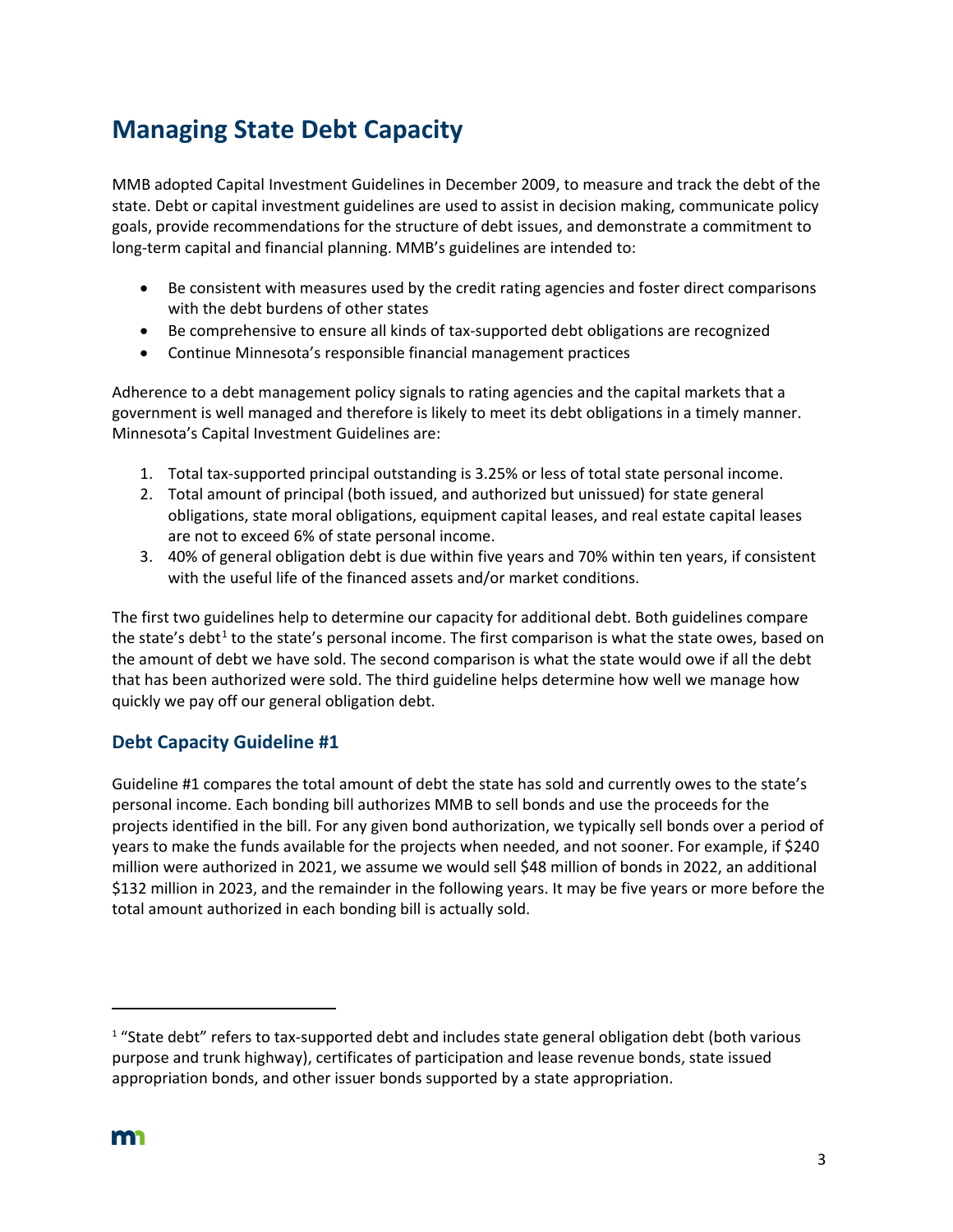Our measure for Guideline #1 is that the amount of debt sold and currently owed does not exceed 3.25% of personal income. The state is currently within Guideline #1. See Exhibit 2 for the State's compliance with Guideline #1 for the past 10 years.

| Tax-supported principal sold                                                                                | \$7.800 billion   |
|-------------------------------------------------------------------------------------------------------------|-------------------|
| FY 2021 state personal income estimate - IHS forecast                                                       | \$359.315 billion |
| As a percent of state personal income, not to exceed 3.25%                                                  | 2.17%             |
| Estimate of maximum amount of tax-supported debt that could be sold<br>today before exceeding Guideline #1* | \$3.878 billion*  |

\*Bonds authorized are typically not sold all at once; they are sold over several years.

### **Debt Capacity Guideline #2**

Guideline #2 compares the total amount of authorized state debt, including state moral obligations and equipment capital leases, to personal income. This guideline differs from the first guideline in that it includes all authorized state debt, whether it has been sold or not, and it also captures state moral obligations and equipment capital leases.

Our measure for Guideline #2 is that total debt authorized does not exceed 6% of personal income. The state is currently within Guideline #2. See Exhibit 2 for the State's compliance with Guideline #2 for the past 10 years.

| Total principal sold plus authorized and not yet sold                                                               | \$13.504 billion  |
|---------------------------------------------------------------------------------------------------------------------|-------------------|
| FY 2021 state personal income estimate - IHS forecast                                                               | \$359.315 billion |
| As a percent of state personal income, not to exceed 6.0%                                                           | 3.76%             |
| Estimated maximum amount of additional tax-supported debt that<br>could be authorized before exceeding Guideline #2 | \$8.055 billion   |

### **Debt Capacity Guideline #3**

Guideline #3 evaluates how quickly we pay off our general obligation bonds. Our goal is that no less than 40% of our general obligation debt is paid within five years and no less than 70% within ten years. MMB structures general obligation debt to comply with this guideline.

Of the state's general obligation bonds outstanding on June 30, 2020, 42.2% were scheduled to mature within five years and 74% were scheduled to mature with ten years. Furthermore, of the state's general obligation bonds expected to be outstanding on June 30, 2021, 42.3% are scheduled to mature within five years and 75% are scheduled to mature with ten years. The state is currently within Guideline #3.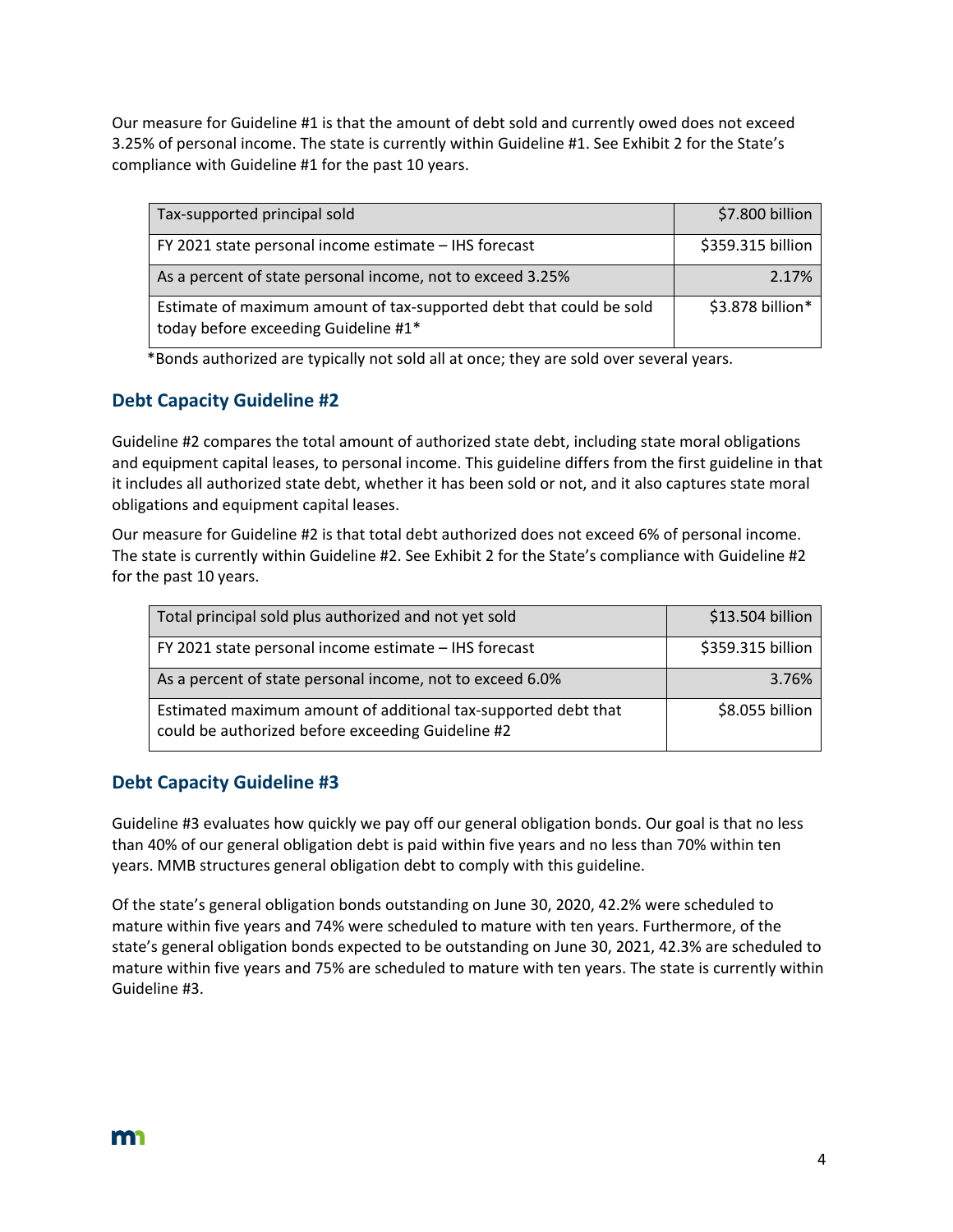### **Maximum Debt Capacity under Current Guidelines**

The maximum debt capacity refers to the amount of additional debt that could be authorized each legislative session without exceeding our debt guidelines. This information can be used to answer the question of how big a bonding bill *could* be, but does not suggest how big a bonding bill *should* be. The table below shows the maximum annual new debt authorizations until the limit in either Guideline #1 or Guideline #2 is reached. Our calculations assume that the maximum amount of state debt would be authorized. The table also shows the additional general fund debt service costs resulting from the maximum authorizations.

#### **February 2021 Debt Capacity Report Maximum**

| <b>Dollars in millions</b>                                              | FY<br>2021        | <b>FY</b><br>2022 | FY<br>2023        | FY<br>2024 | FY<br>2025 | FY<br>2026 |
|-------------------------------------------------------------------------|-------------------|-------------------|-------------------|------------|------------|------------|
| <b>Bonding Bill Assumed in Feb '21 Forecast</b>                         | \$240             | \$880             | \$240             | \$880      | \$240      | \$880      |
| <b>Maximum New Debt Authorizations</b><br><b>Within Debt Guidelines</b> | \$3,300           | \$1,025           | \$1,000           | \$1,830    | \$1,700    | \$1,640    |
|                                                                         |                   |                   |                   |            |            |            |
|                                                                         | <b>FY</b><br>2022 | <b>FY</b><br>2023 | <b>FY</b><br>2024 | FY<br>2025 | FY<br>2026 | FY<br>2027 |
| Impact on Guideline $#11$                                               | 2.64%             | 3.14%             | 3.25%             | 3.20%      | 3.19%      | 3.25%      |
| Impact on Guideline $#21$                                               | 4.53%             | 4.46%             | 4.31%             | 4.38%      | 4.40%      | 4.40%      |

 $1$  Impacts to Guidelines #1 and #2 from a bonding bill passed during regular legislative session are first reported in a November debt capacity forecast and therefore shown in the following fiscal year

### *Notes about the table above*

- 1. The amounts listed in the "Maximum New Debt Authorizations" line could be allocated among any of the following types of debt: various purpose general obligation bonds, trunk highway general obligation bonds, state general fund appropriation bonds, certificates of participation and real estate and equipment capital leases.
- 2. The assumptions for personal income are based on the February 26, 2021 Forecast information provided by IHS. Changes to personal income in subsequent forecasts will change the estimated capacity of both Guidelines #1 and #2.
- 3. Impacts to Guideline #3 are not reflected in this table. MMB structures bond sales to remain in compliance with Guideline #3. The maximum debt authorizations shown in the table may require MMB to structure debt differently in the future, for example by frontloading the principal in certain maturities instead of selling bonds with level principal in each maturity.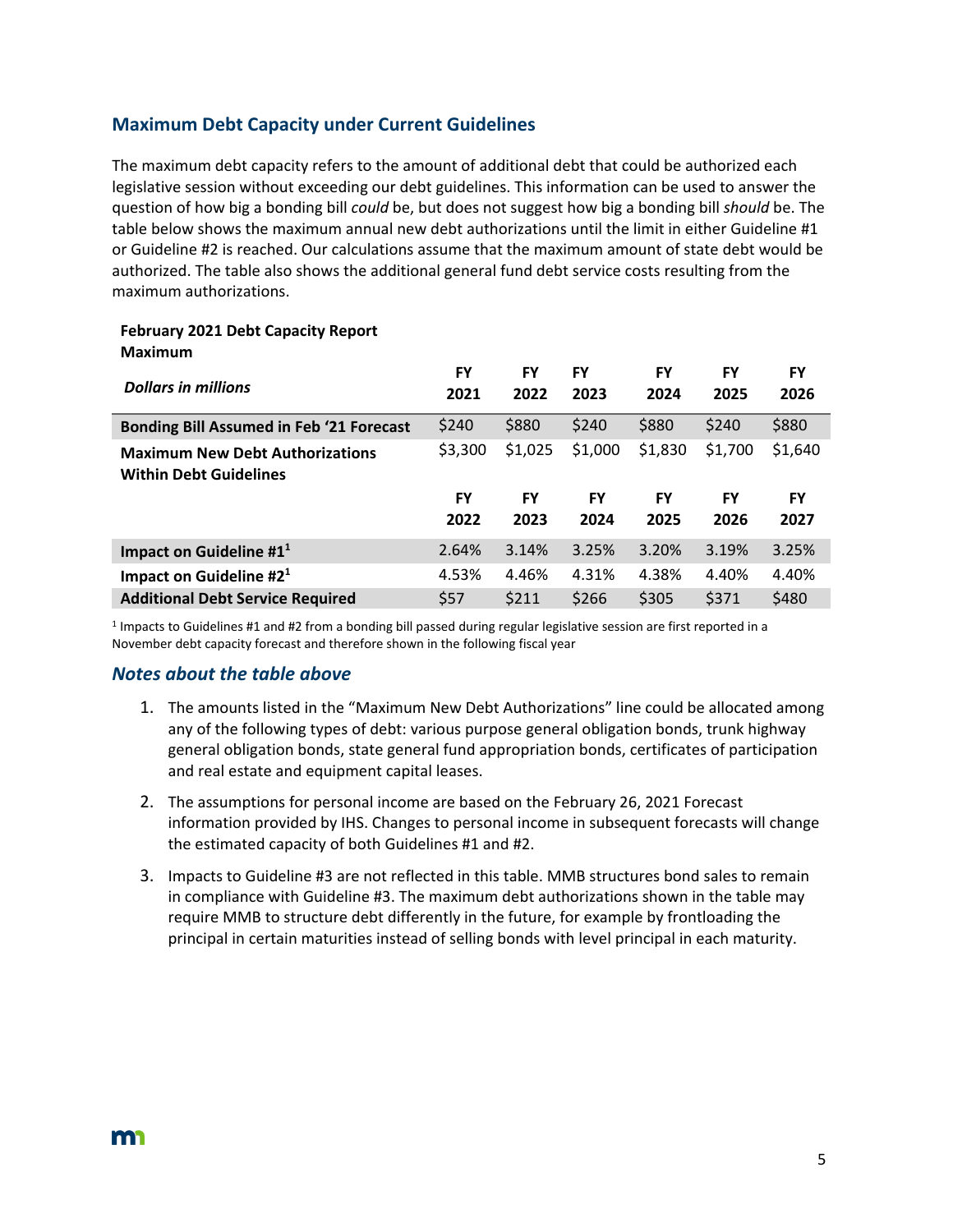#### **Capital Investment Guidelines Exhibit 1**

| Tax-Supported Debt (Guideline #1)                                                          | <b>Principal Outstanding</b> | <b>Authorized, Unissued</b> | <b>Total</b>     |
|--------------------------------------------------------------------------------------------|------------------------------|-----------------------------|------------------|
| All State General Obligation Debt                                                          |                              |                             |                  |
| General Fund State General Obligation Debt                                                 | \$4,219,155,000              | \$1,874,739,392             | \$6,093,894,392  |
| Trunk Highway Fund General Obligation Debt                                                 | 2,044,330,000                | 1,341,922,218               | 3,386,252,218    |
| BCA Bemidii Lease Revenue Bonds                                                            | 600.000                      | 0                           | 600,000          |
| <b>Other Real Estate Capital Leases:</b>                                                   |                              |                             |                  |
| Ag/Health Buildings                                                                        | 21,640,000                   | 0                           | 21,640,000       |
| <b>DHS Building</b>                                                                        | 25,745,000                   | 0                           | 25,745,000       |
| MHFA Supportive Housing 2008                                                               | 20,550,000                   | 0                           | 20,550,000       |
| <b>MHFA Housing Infrastructure 2012</b>                                                    | 22,305,000                   | 0                           | 22,305,000       |
| MHFA Housing Infrastructure 2014                                                           | 76,200,000                   | 0                           | 76,200,000       |
| MHFA Housing Infrastructure 2015                                                           | 10,840,000                   | 0                           | 10,840,000       |
| MHFA Housing Infrastructure 2017                                                           | 31,965,000                   | $\Omega$                    | 31,965,000       |
| MHFA Housing Infrastructure 2018                                                           | 75,145,000                   | 4,515,000                   | 79,660,000       |
| MHFA Housing Infrastructure 2019                                                           | 43,755,000                   | 16,245,000                  | 60,000,000       |
| MHFA Housing Infrastructure 2020                                                           | 0                            | 100,000,000                 | 100,000,000      |
| U of M:                                                                                    |                              |                             |                  |
| <b>TCF Bank Stadium</b>                                                                    | 64,990,000                   | 0                           | 64,990,000       |
| <b>Biosciences Facilities</b>                                                              | 153,390,000                  | 0                           | 153,390,000      |
| State General Fund Appropriation Refunding Bonds                                           | 428,025,000                  | 0                           | 428,025,000      |
| Professional Football Stadium Appropriation Bonds                                          | 408.740.000                  | 0                           | 408,740,000      |
| Certificates of Participation - Legislative Office Facility                                | 69,965,000                   | 0                           | 69,965,000       |
| Lewis and Clark Regional Water System Bonds                                                | 16,015,000                   | 3,500,000                   | 19,515,000       |
| Duluth Regional Exchange Appropriation Bonds                                               | 66,300,000                   | 32,910,000                  | 99,210,000       |
| <b>Public Television Equipment Appropriation Bonds</b>                                     | 0                            | 15,000,000                  | 15,000,000       |
| Electric Vehicle Infrastructure Appropriation Bonds                                        | 0                            | 2.000.000                   | 2,000,000        |
| Response to Releases Appropriation Bonds                                                   | 0                            | 30,400,000                  | 30,400,000       |
| Pay for Performance Appropriation Bonds                                                    | $\Omega$                     | 10,000,000                  | 10,000,000       |
| <b>TOTAL - Tax-Supported Debt</b>                                                          | \$7,799,655,000              | \$3,431,231,610             | \$11,230,886,610 |
|                                                                                            |                              |                             |                  |
| <b>Other Obligations (Guideline #2)</b>                                                    |                              |                             |                  |
| Tax-Supported Debt (issued and authorized but unissued)                                    |                              |                             | \$11,230,836,610 |
| MHFA Moral Obligation Debt (1)                                                             |                              |                             | 1,707,260,000    |
| <b>MOHE Moral Obligation Debt</b>                                                          |                              |                             | 498,625,000      |
| <b>Equipment Leases</b>                                                                    |                              |                             | 51,922,965       |
| Guaranteed Energy Savings Program (GESP) Equipment Leases                                  |                              |                             | 15,587,694       |
| <b>TOTAL - All Obligations</b>                                                             |                              |                             | \$13,504,282,269 |
|                                                                                            |                              |                             |                  |
| FY 2021 State Personal Income Estimate - IHS Forecast:                                     |                              | Ś.<br>359,315,000,000       |                  |
| State Tax-Supported Debt as a Percent of Personal Income (Guideline #1):                   |                              | 2.17%                       |                  |
| Estimated maximum additional principal capacity for all tax-supported debt $\omega$ 3.25%: |                              | \$<br>3,878,082,500         |                  |
| All Obligations as a Percent of Personal Income (Guideline #2):                            |                              | 3.76%                       |                  |
| Estimated maximum additional principal capacity for all obligations @ 6.0%:                |                              | \$<br>8,054,617,731         |                  |

(1) MHFA has a \$5 billion statutory debt limit. However, several of the MHFA bonding programs are not issued as Moral Obligation debt. The bond programs that are not included because they are not secured by a debt service reserve fund subject to replenishment from Legislative appropriation are the conduit multifamily revenue bonds and bonds issued under Home Ownership Mortgage-backed Exempt Securities and Homeownership Finance Bonds.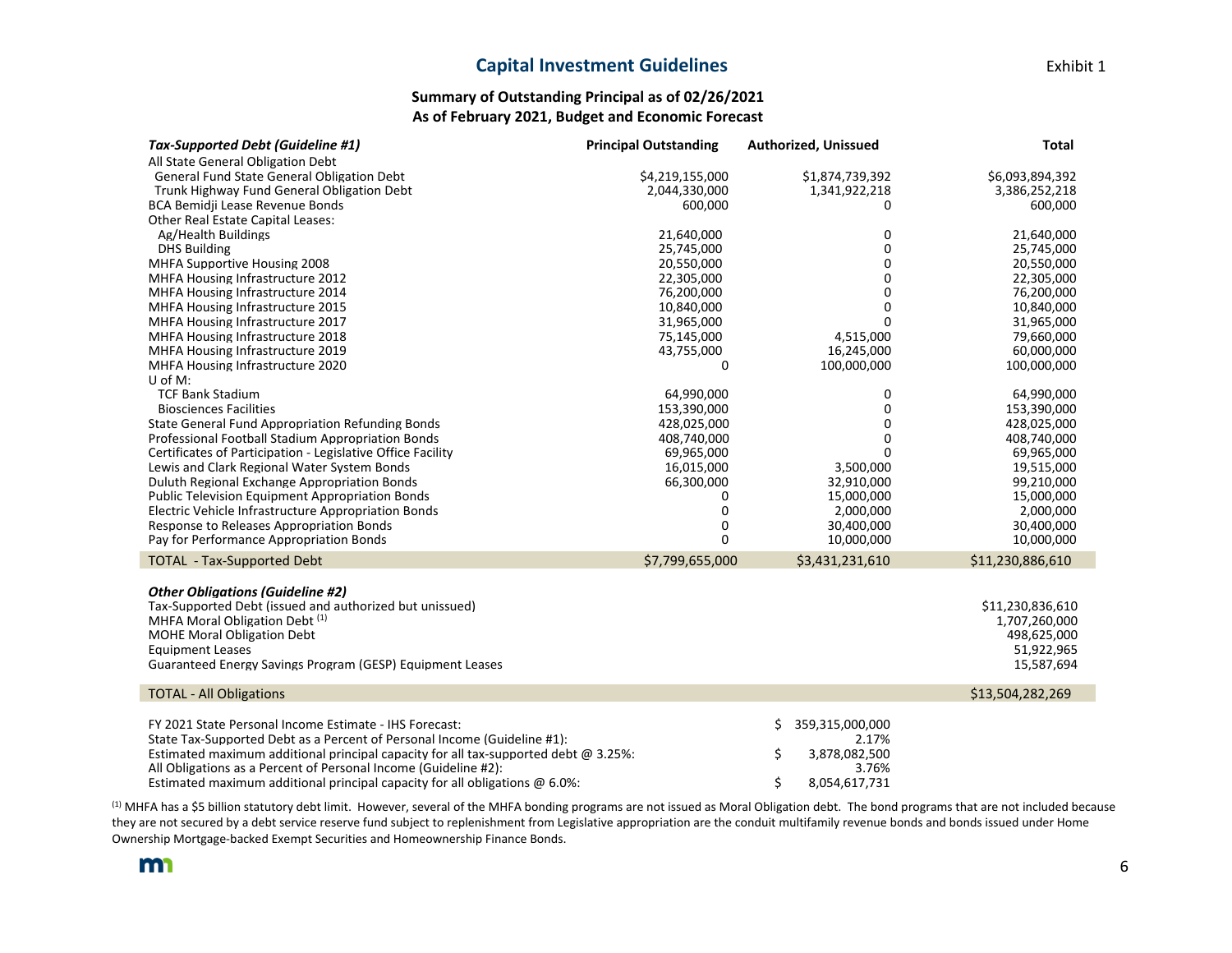#### **Historic and Comparative Debt Metrics**

This Exhibit provides additional information regarding the State's debt capacity. It includes a graph showing historic compliance with Guideline #1 and Guideline #2 under the State's Capital Investment Guidelines, as well as graphs showing direct comparisons to the debt of other states.

The following graph shows the amount of outstanding debt owed compared to state personal income (Guideline #1) and the total amount of authorized debt compared to state personal income (Guideline #2) for each of the last 10 fiscal years.

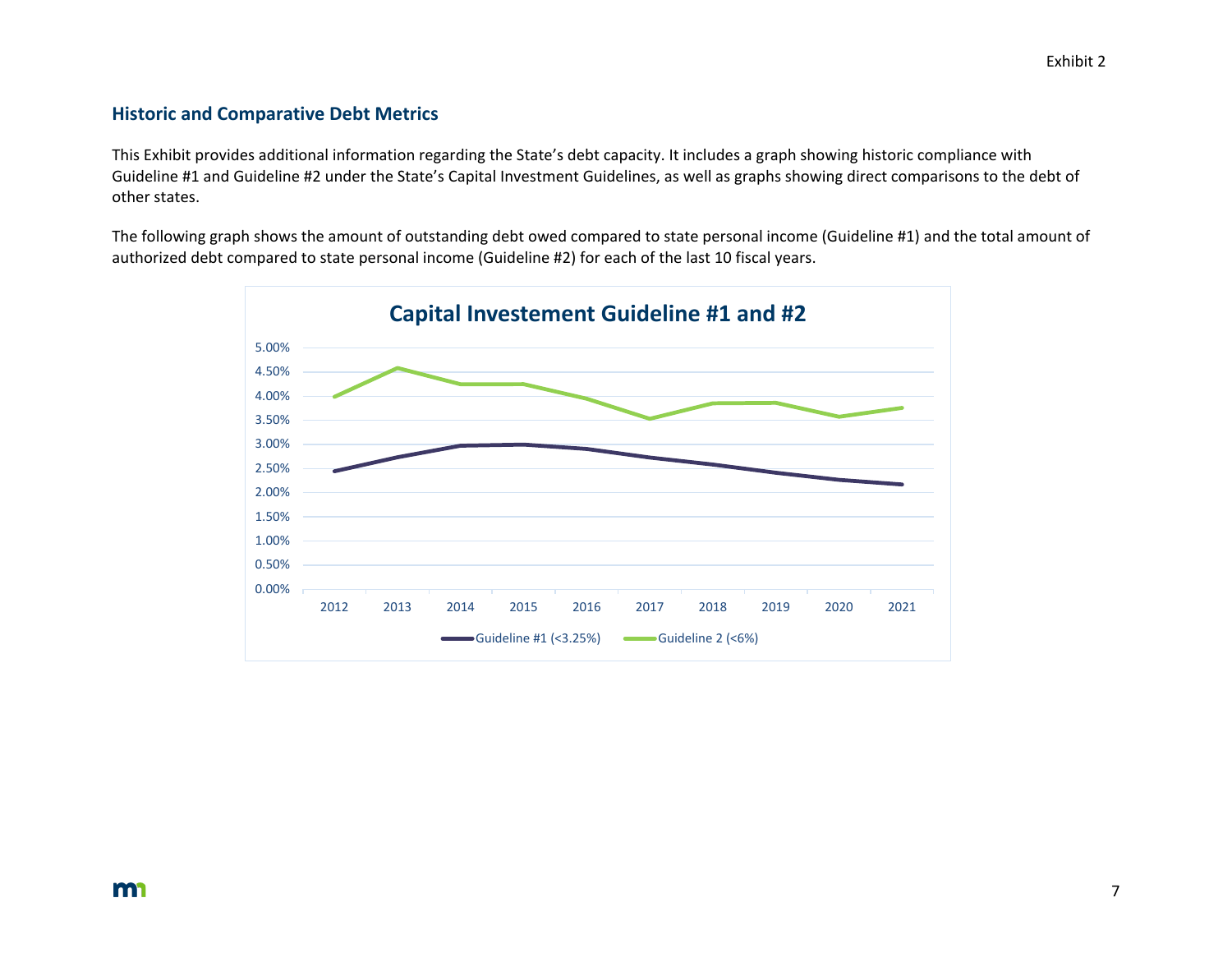The following two graphs show how all 50 states compare on two commonly used debt capacity ratios – Debt to Personal Income and Debt Service to Revenues – highlighting how Minnesota ranks relative to the other states. The data presented in these graphs reflects debt issued through 2019 and does not yet reflect any impact from the most recent bonding bill.



<sup>&</sup>lt;sup>(1)</sup> Moody's compared 2018 personal income to 2019 net tax supported debt, while MMB's calculations throughout this report use current personal income estimates from IHS and current outstanding net tax supported debt. These factors account for the difference in the ratio reported by Moody's in this chart from MMB's Guideline #1 calculation.

\_\_\_\_\_\_\_\_\_\_\_\_\_\_\_\_\_\_\_\_\_\_\_\_\_\_\_\_\_\_\_\_\_\_\_\_